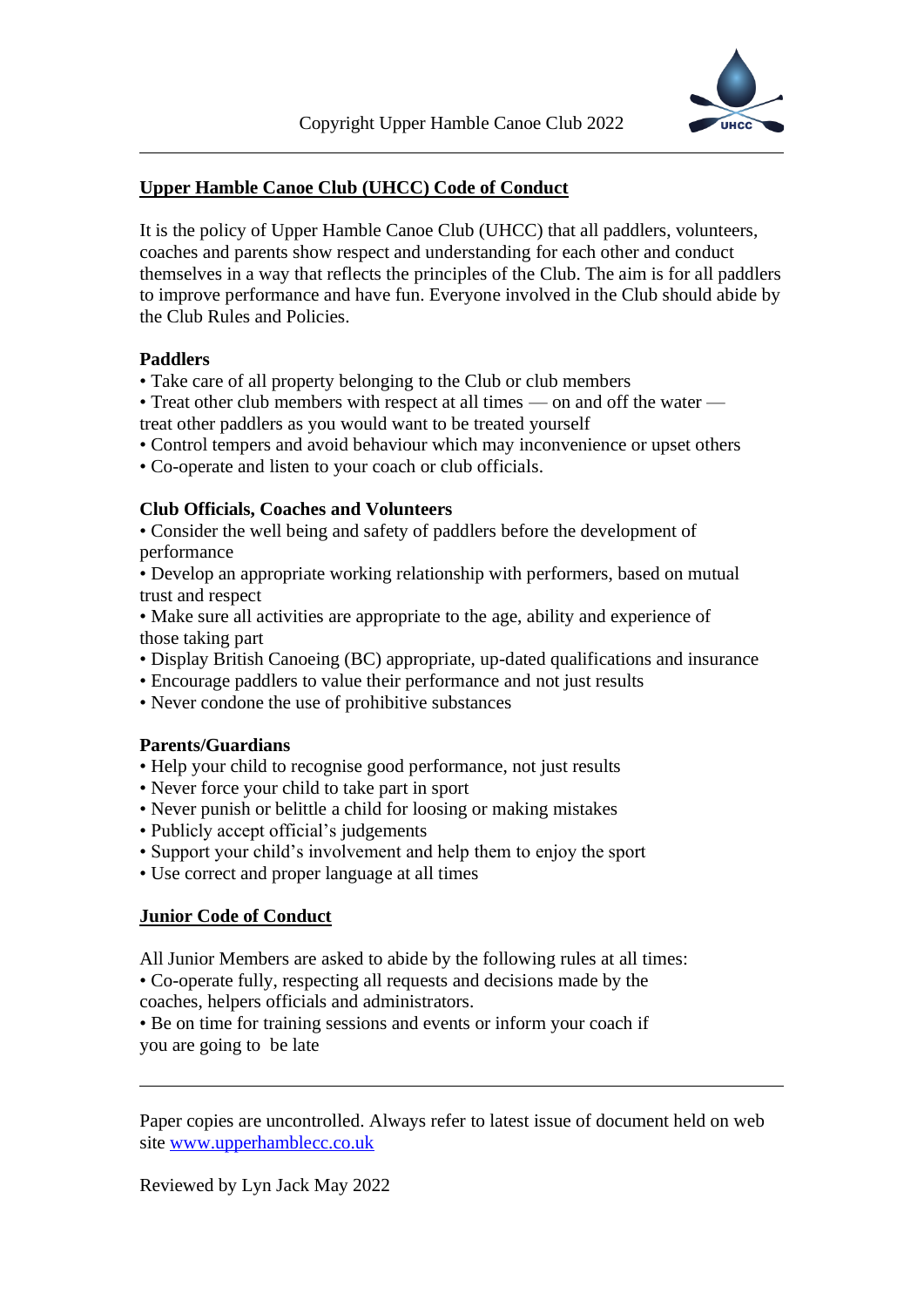

• Paddlers must control their tempers and avoid behaviour which may inconvenience or upset others

• Be considerate and respectful to other paddlers and water users treat other paddlers as you would want to be treated

• Paddlers must wear suitable kit for paddling as agreed with your coach

• Take care of all property belonging to the Club or any club member – and be responsible for caring for your own equipment and clothing.

• Not to leave sessions without the permission of the coach or leader Junior members are not allowed to smoke, consume alcohol or drugs of any kind whilst on club premises or representing the club at events THE AIM IS FOR ALL PADDLERS TO IMPROVE THEIR SKILLS AND HAVE FUN

# **UHCC Conduct Procedure**

British Canoeing's 'General Code of Conduct' and the 'Junior Code of Conduct' are established documents that have been developed carefully within the British Canoeing's legal framework of acts associated with adults, children and disability. They are robust documents that can be used as the foundation for positive behaviour within the club. The club should aim to support a greater awareness of these codes and make them central to club activity.

Positive behaviour that supports the codes should be recognised and celebrated. Minor incidents that affect this code should be discussed openly with the individuals concerned.

The key aim would be to develop understanding and awareness in order to support a change of behaviour within the coaching setting. Actions will aim to enhance the coach / pupil relationship within a framework of mutual trust. Event co-ordinator's need to be made aware of any issues in order to develop consistency and communication with all coaches involved ensuring resolution through continued feedback and support.

The Parents / Guardians of children involved will be made aware of areas of concerns and be given feedback on the agreed expectations of behaviour that require support. All paddlers should recognise that individual and group safety is paramount during club events.

As such, club officials and coaches reserve the right to ask participants to leave the water if there is a safety concern. The club will maintain its duty of care until participants are safely off the water. (This will involve safe return to parent custody with all youth paddlers.)

Significant incidents that are perceived to break the 'Codes of Conduct' should be reported to the Chairperson. He/she can then act or ask for support from three committee members to investigate concerns as appropriate. The chairperson should have the option of suspending individuals from club participation during

Paper copies are uncontrolled. Always refer to latest issue of document held on web site [www.upperhamblecc.co.uk](http://www.upperhamblecc.co.uk/)